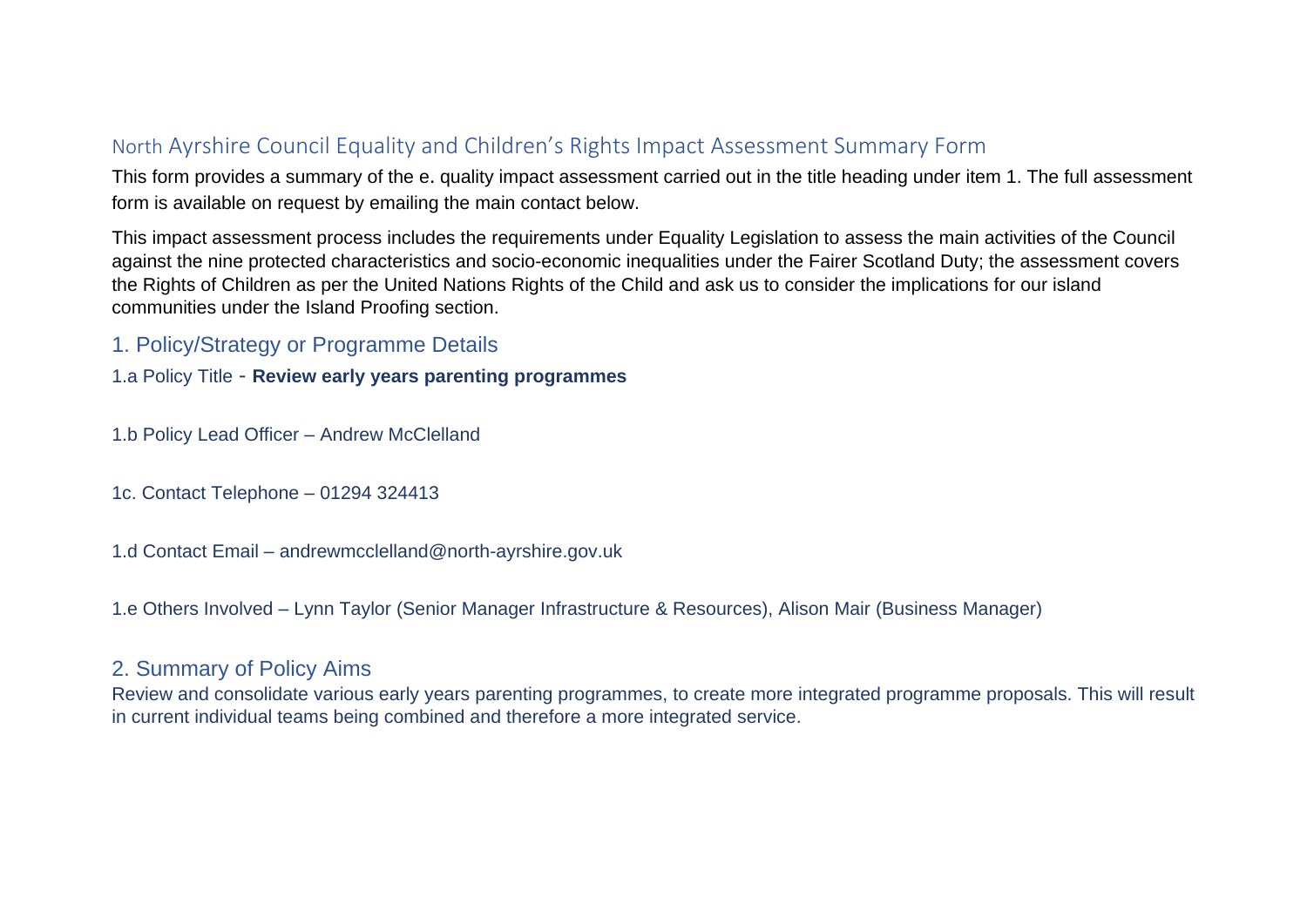## 3. Key Equality Related issues arising from the assessment

3.a Summary of Impacts on Equality Protected Groups

The parenting programmes service will bring together teams into one and provide a more integrated service. This may impact on parents/carers of young children and how the service is provided.

#### 3.b Summary of Children's Rights and Wellbeing indicators 28 - right to education:

'Children and Young People have the right to' have an education. In Scotland education is free and children three years old are entitled to a free nursery place.

Only children whose parents attend the parenting classes will be affected – positively. There could be possible positive and negative impacts on children, depending on how parenting programmes are currently accessed and how these will be provided in future for their parent/carers.

3.c Summary of Fairer Scotland Duty There is no impact on the Fairer Scotland Duty.

3.d Summary of Island Proofing There is no impact on Island Proofing.

3.e Other Not applicable